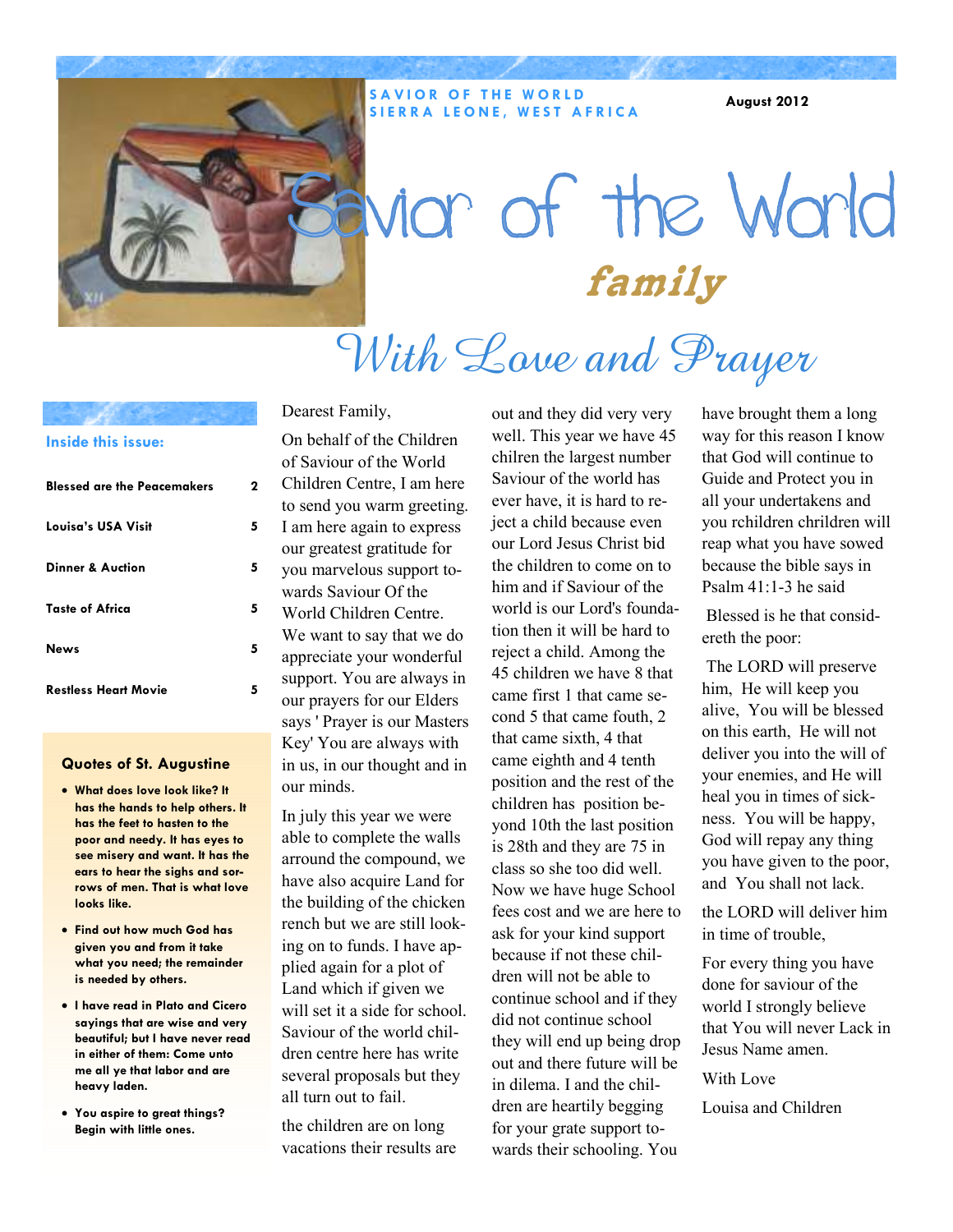#### Page 2

### **Blessed Are the Peacemakers**

To all our dearest friends in the Savior of the World family,

Dearest Brothers and Sisters in Christ,

*Blessed are the peacemakers for they shall be called children of God.* 

We read and ponder the second chapter of St. Paul's Letter to the Ephesians: Jesus is our Peace, but he reconciled us to our heavenly Father and to one another by the blood of his cross. We arrive at the joy and peace of heaven because Jesus suffered and died for us*.* 

The art of peacemaking, therefore, is not a matter of logic, diplomacy, smooth talking, give-andtake, compromise, or a keen sense of timing. Those who make an effort to bring peace and reconciliation take thoughtful notice of the points of disagreement – they are the first to recognize the moral urgency that compels us all to rivet our attention on children, born and unborn; on parents, senior citizens, and the marginalized; on the poor, the gravely ill and those who are lonely and excluded.

Peacemaking means cou-

rageous and wholehearted trust in God's mysterious will when life's circumstances are overwhelming us with reasons why we should mistrust.

This was my experience one day when an Albanian police officer wearing exactly the same uniform as those who had killed bishops and priests and had destroyed Catholic Churches visited my house and invited me to accompany him – alone! – to his village to celebrate a Holy Mass. I said, yes; but the ensuing hours were going to try my trust to quite a severe degree.

We had been traveling on a very narrow road perched on a cliff that overlooked a drop of 3000 feet or so. One could see the trucks and cars, lying totally wrecked at the bottom of the cliff, which gave proof that this road was dangerous. After a little more than two hours, I asked my police officer companion, "Are we close to the village?" His answer was: "Father, trust me." This was exactly what I did not want to do.

I asked him the same question after four hours, after six hours… His reply was always the same. "Trust me." My impulse

to disbelieve him was only growing more intense. It was getting dark. So now I was forced to change my line of questioning: "Are you sure that there are going to be people there for the Holy Mass?" His answer remained the same: "Father, trust me!"

After seven hours, we arrived in the village. The hazards of the journey did not disappear. I had to cross two small streams in my vehicle; and I was not at all sure that this vehicle could double as a boat twice in the same hour. Nevertheless I arrived at what I would call the shell of a church: it too had suffered destruction at the hands of Communist warlords.

I peeked inside the very dark church (there was no electricity, of course, in this part of Albania). What greeted my eyes there amazed me: there were about two hundred people inside the crippled church. There were blind people, paralyzed people, hungry people, mutilated people. They were all kissing what I thought was a rock. I asked the police officer, "Why are these people kissing a rock?" He told me,



**Rosanne & children** 

**His answer was: "Father, trust me." This was exactly what I did not want to do.**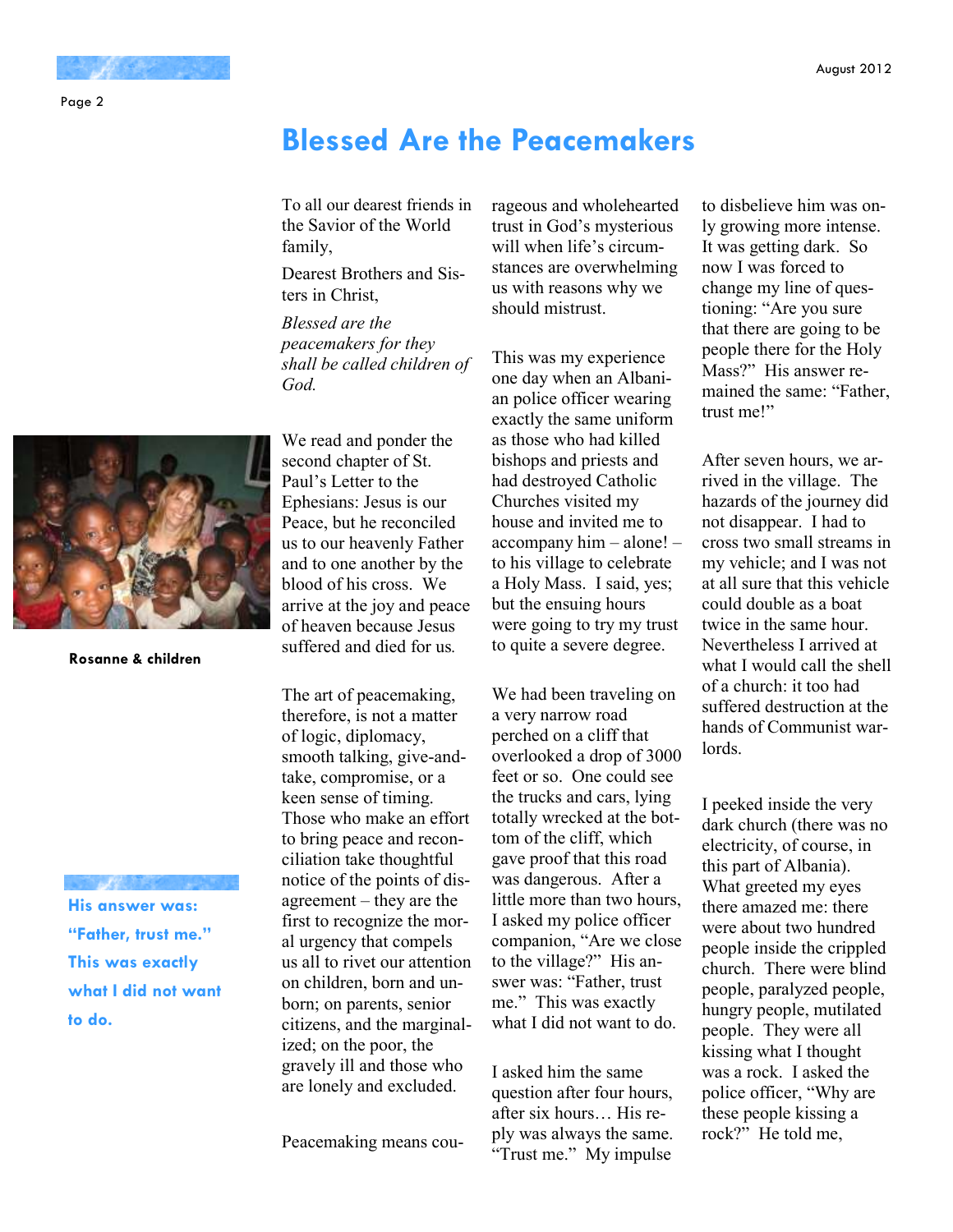Page 3

### **Blessed Are the Peacemakers**

"That's because it's not a rock: it used to be a statue of St. Anthony, but the Communists destroyed the statue so that only the rock remains.

Then I asked the officer, "Do I celebrate the Holy Mass here inside this decayed church?" He said, "No; that would be impossible… you haven't seen yet who's outside."

I went around to the back of the church. There, assembled in silent prayer, was a group of between 800 and 900 believers all huddled together in the dark and all ready to pray and celebrate with me the Holy Sacrifice of the Mass. I was learning to trust again. This police officer had actually become a peacemaker, a true child of God.

This was the first time these people heard the Mass in their own language. It was obvious that I would have to give thorough explanations of what I was doing for each important prayer of the Eucharistic celebration. Hence it was about the longest Mass that I ever celebrated outside the Easter Vigil. It was thirty minutes after midnight when I gave the final blessing and concluded the celebration. But I was soon to discover that this was not the end of the liturgy for the people who were gathered there.

A woman probably about thirty-five years old but because of her years of suffering and poverty looked to be more like a fifty-year-old woman came forward with a child who was one or two years old. She said to me, "Father, I have walked in total darkness over the dangerous cliffs for more than six hours. I must have my baby baptized. Will you baptize my baby?" We still had a couple candles left for light so I figured I would be able to write the necessary information to register the baby for baptism. The local catechist told me that the custom among the villagers was to invite him, the catechist, to be the godparent. I indeed always carry with me the holy oils; and I already knew there was water in the village because I had forded two streams with my car.

"Of course, I will baptize your child." I finished that baptism; and another mother came forward to tell me her personal situation with her babies. It was the same set of cir-

cumstances: a very long walk on the cliff in absolute darkness for the purpose of seeking baptism. Then another woman came with her baby; and another, and another… At 3:30 in the morning, I baptized my  $116<sup>th</sup>$  baby. After 116 baptisms, it dawned on me that there were no more babies present to baptize; and then a little later, it dawned. With the sunrise, I was ready to eat something, and go to sleep.

*Blessed are the peacemakers for they shall be called children of God.* The one who receives the sacrament of baptism becomes a child of God, capable of making peace and reconciliation at every moment, in every place, with every person, in every corner of the world. Are you living the grace of your baptism?

We pray that all our children, here in Africa, and in the United States, live prayerfully the grace of baptism, the grace of confirmation, and the grace of the Eucharist so that the Savior of the World Family may truly be an effective instrument of peace and unity for the country and for the world.

Fr. John Gibson ODC

He said, "No; that would be impossible… you haven't seen yet who's outside."



**The children showing presents from you**